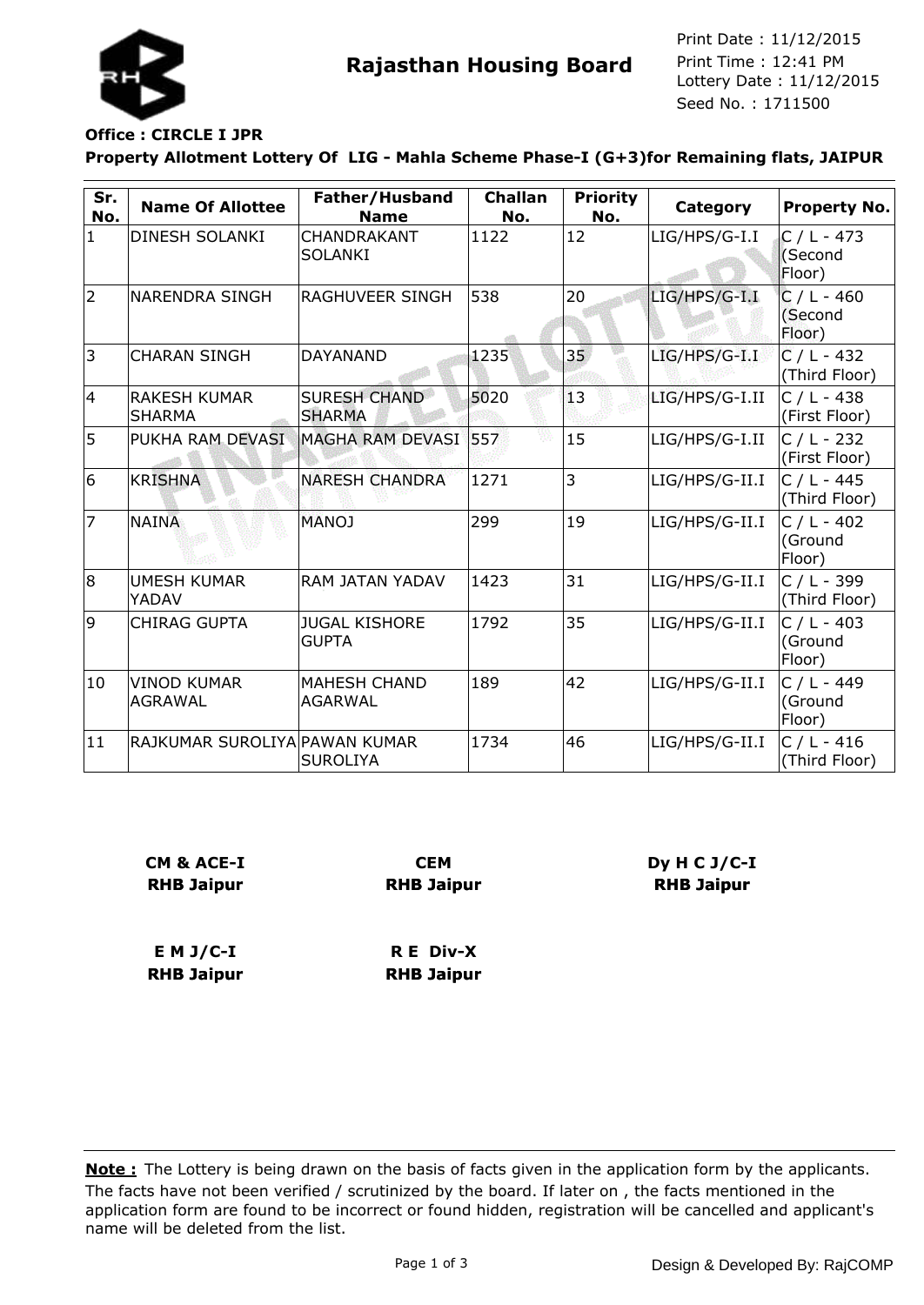

**Rajasthan Housing Board** Print Time : 12:41 PM<br>Lottery Date : 11/12/2015 Seed No. : 1711500 Print Date : 11/12/2015 Print Time : 12:41 PM

# **Office : CIRCLE I JPR**

**Property Allotment Lottery Of LIG - Mahla Scheme Phase-I (G+3)for Remaining flats, JAIPUR**

| Sr.<br>No. | <b>Name Of Allottee</b>              | Father/Husband<br><b>Name</b>        | <b>Challan</b><br>No. | <b>Priority</b><br>No. | Category       | <b>Property No.</b>                       |
|------------|--------------------------------------|--------------------------------------|-----------------------|------------------------|----------------|-------------------------------------------|
| 12         | <b>SHANTI DEVI</b>                   | MOHAN LAL VIJAY                      | 1381                  | 48                     | LIG/HPS/G-II.I | $C / L - 470$<br>(First Floor)            |
| 13         | <b>ANIL UPDHYAY</b>                  | DHAN RAJ UPDHYAY                     | 1332                  | 93                     | LIG/HPS/G-II.I | $C / L - 455$<br>(First Floor)            |
| 14         | <b>GOPAL LAL</b>                     | <b>KANHAIYA LAL</b>                  | 1893                  | æ.                     | LIG/HPS/G-IV   | $C/L - 437$<br>(First Floor)              |
| 15         | <b>IDEVENDRA</b><br><b>SANWARIYA</b> | HARINARAYAN<br>SANWARIYA             | 893                   | 19                     | LIG/HPS/G-IV   | $\overline{C}$ / L - 472<br>(First Floor) |
| 16         | <b>GOUTAM MEENA</b>                  | <b>HANUMAN SAHAI</b><br><b>MEENA</b> | 181                   | $\overline{4}$         | LIG/HPS/G-V    | $C / L - 456$<br>(First Floor)            |
| 17         | <b>RAI CHAND</b>                     | <b>KIRSAN</b>                        | 2000                  | 15                     | LIG/HPS/G-V    | $C / L - 448$<br>(Third Floor)            |
| 18         | PRERNA MEENA                         | MATESHWAR MEENA 1511                 |                       | 23                     | LIG/HPS/G-V    | $C / L - 427$<br>(Second<br>Floor)        |
| 19         | <b>LAXMAN SINGH</b>                  | <b>BHANWAR SINGH</b>                 | 705                   | 3                      | LIG/HPS/G-VIII | $C / L - 388$<br>(Ground<br>Floor)        |
| 20         | <b>RAMESH SINGH</b><br><b>RAWAT</b>  | <b>PADAM SINGH</b><br><b>RAWAT</b>   | 1642                  | 6                      | LIG/ORS/G-I.I  | $C / L - 469$<br>(First Floor)            |
| 21         | <b>RAM SWAROOP</b><br><b>SHARMA</b>  | <b>REWA SHANKER</b><br><b>SHARMA</b> | 1707                  | 7                      | LIG/ORS/G-II.I | $C / L - 451$<br>(Ground<br>Floor)        |
| 22         | <b>VIKAS PANWAR</b>                  | RAMDAYAL PANWAR                      | 2442                  | 21                     | LIG/ORS/G-II.I | C / L - 336<br>(Third Floor)              |
| 23         | <b>PRADEEP</b>                       | <b>JETHANAND</b>                     | 2140                  | 48                     | LIG/ORS/G-II.I | $C / L - 309$<br>(First Floor)            |

| CM & ACE-I        | <b>CEM</b>        |  |  |  |
|-------------------|-------------------|--|--|--|
| <b>RHB Jaipur</b> | <b>RHB Jaipur</b> |  |  |  |
| $E$ M J/C-I       | R E Div-X         |  |  |  |
| <b>RHB Jaipur</b> | <b>RHB Jaipur</b> |  |  |  |

The facts have not been verified / scrutinized by the board. If later on , the facts mentioned in the application form are found to be incorrect or found hidden, registration will be cancelled and applicant's name will be deleted from the list. **Note :** The Lottery is being drawn on the basis of facts given in the application form by the applicants.

**Dy H C J/C-I RHB Jaipur**